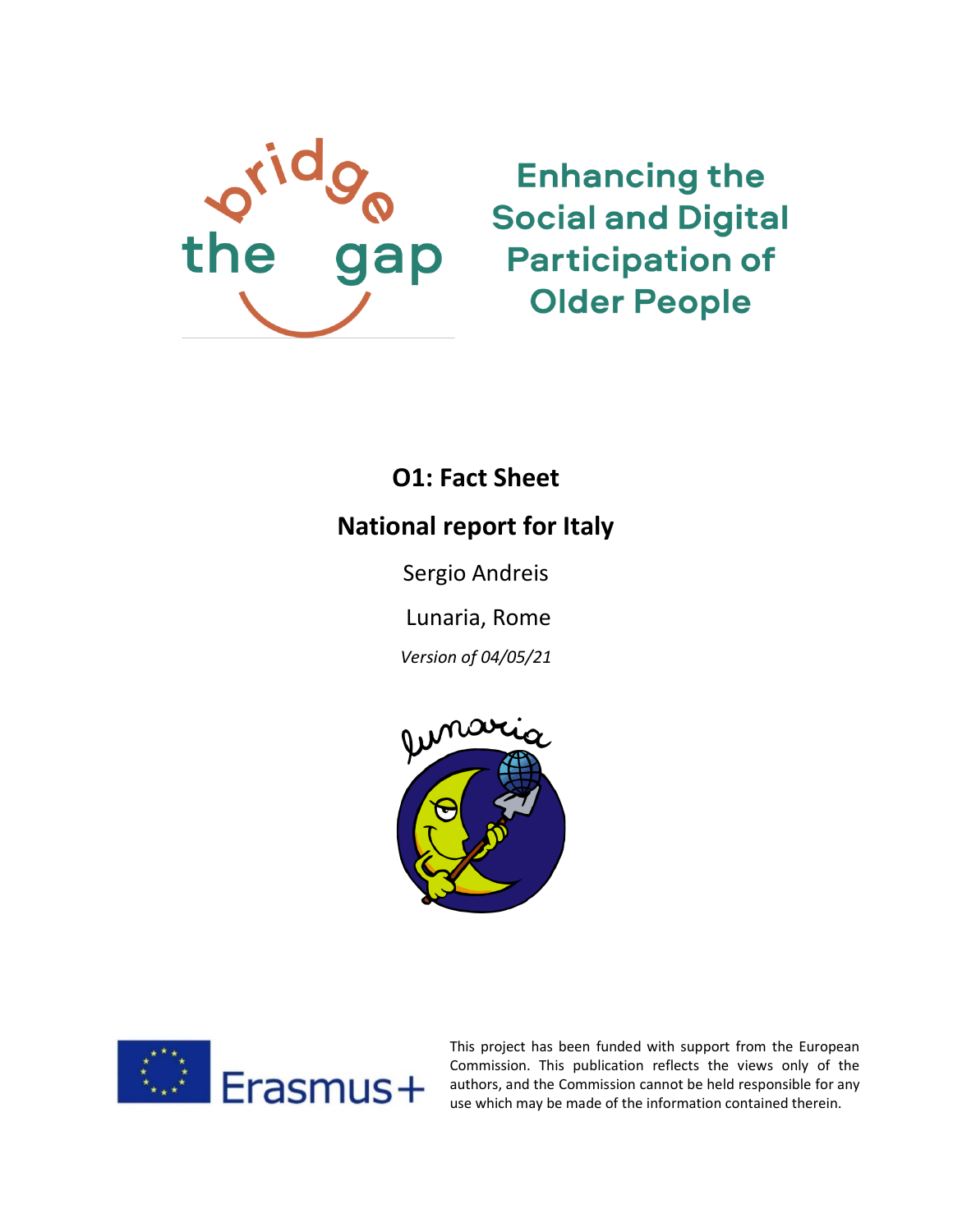# **Table of contents**

| 1.                                                                      |       |                                                                                               |  |
|-------------------------------------------------------------------------|-------|-----------------------------------------------------------------------------------------------|--|
| 2.                                                                      |       |                                                                                               |  |
| 3.                                                                      |       |                                                                                               |  |
|                                                                         |       |                                                                                               |  |
|                                                                         |       |                                                                                               |  |
|                                                                         |       |                                                                                               |  |
|                                                                         |       |                                                                                               |  |
|                                                                         | 3.2.3 |                                                                                               |  |
|                                                                         |       |                                                                                               |  |
|                                                                         |       |                                                                                               |  |
|                                                                         |       | 3.3 Best practice examples of co-producing age-friendly environments with the facilitation of |  |
|                                                                         |       |                                                                                               |  |
|                                                                         |       |                                                                                               |  |
|                                                                         |       |                                                                                               |  |
|                                                                         |       |                                                                                               |  |
|                                                                         |       |                                                                                               |  |
|                                                                         |       | 3.4.3 Strategies to attract and address potential training participants 13                    |  |
|                                                                         |       |                                                                                               |  |
|                                                                         |       |                                                                                               |  |
| 4.                                                                      |       |                                                                                               |  |
| 5.                                                                      |       |                                                                                               |  |
| 6.                                                                      |       |                                                                                               |  |
| Annex 1: Lead questions for interviews with stakeholders or experts19   |       |                                                                                               |  |
| Annex 2: Lead questions for interviews with older learners/activists 21 |       |                                                                                               |  |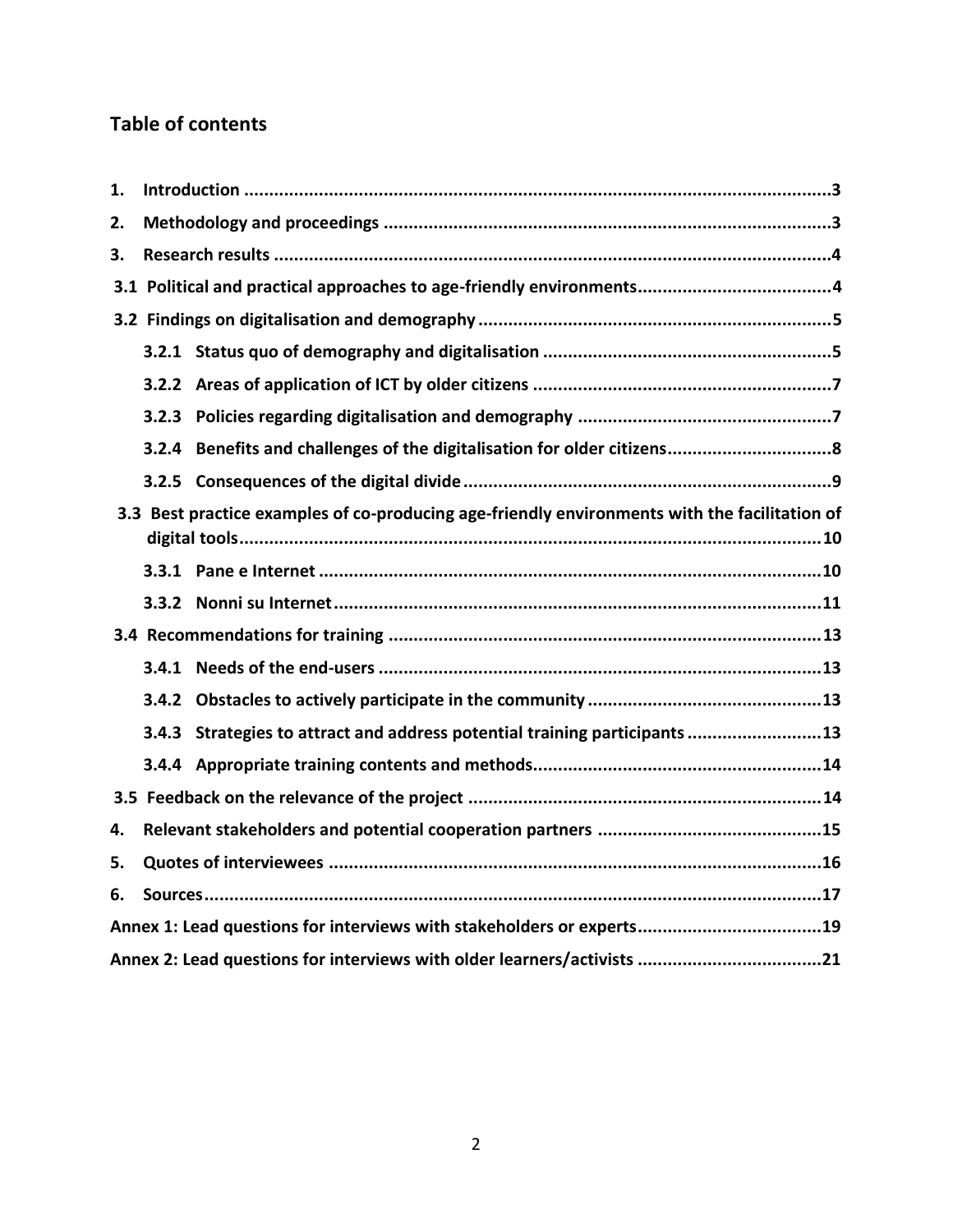# <span id="page-2-0"></span>**1. Introduction**

The demographic development calls for measures to enable older people to live autonomously and shape living environments in a way that their independence and the social participation is supported. Simultaneously, the transformative power of digitalisation is visible in almost every field of our society. The speed of digital development is going that fast that even younger seniors cannot keep up the pace. New knowledge and skills are needed to be able to fully participate in society. It is highly important that we reduce the digital gap that divides certain groups (e.g. older people) from those with full access to the digital world. *The Bridge the Gap!* project aims to create age-friendly neighbourhoods and reduce the digital divide between generations by developing trainings that empower and train older people to explore, analyse and (re)shape their neighbourhoods with the help of digital tools.

The Intellectual Output of the research phase is the Bridge the Gap! Fact Sheet. It is a basis for the partnership as regards content as well as for the promotion, dissemination and implementation of the project. The Bridge the Gap! Fact Sheet aims to inform about the subject older people in the digital era as well as interesting best-practice examples of participation in older age – with a focus on age-friendly environments and ICT. This national report for Italy describes the research activities and summarises the main findings to be included in the Bridge the Gap! Fact Sheet, as well as fruitful training settings and content for the development of the training.

# <span id="page-2-1"></span>**2. Methodology and proceedings**

In order to achieve the above-mentioned aims, the following methods were applied:

- Desk research in each country concerning approaches to age-friendly environments, perspectives on the topic "digitalisation and demography", best-practice examples as well as training settings and contents.
- Interviews in each partner country with stakeholders, experts and representatives of the target group for the training.

The desk research focused on the following issues:

- Political and practical approaches to age-friendly environments (at national, regional and local level)
- Policies and strategies regarding digitalisation and demography (at national, regional and local level)
- Facts and figures related to digitalisation and demography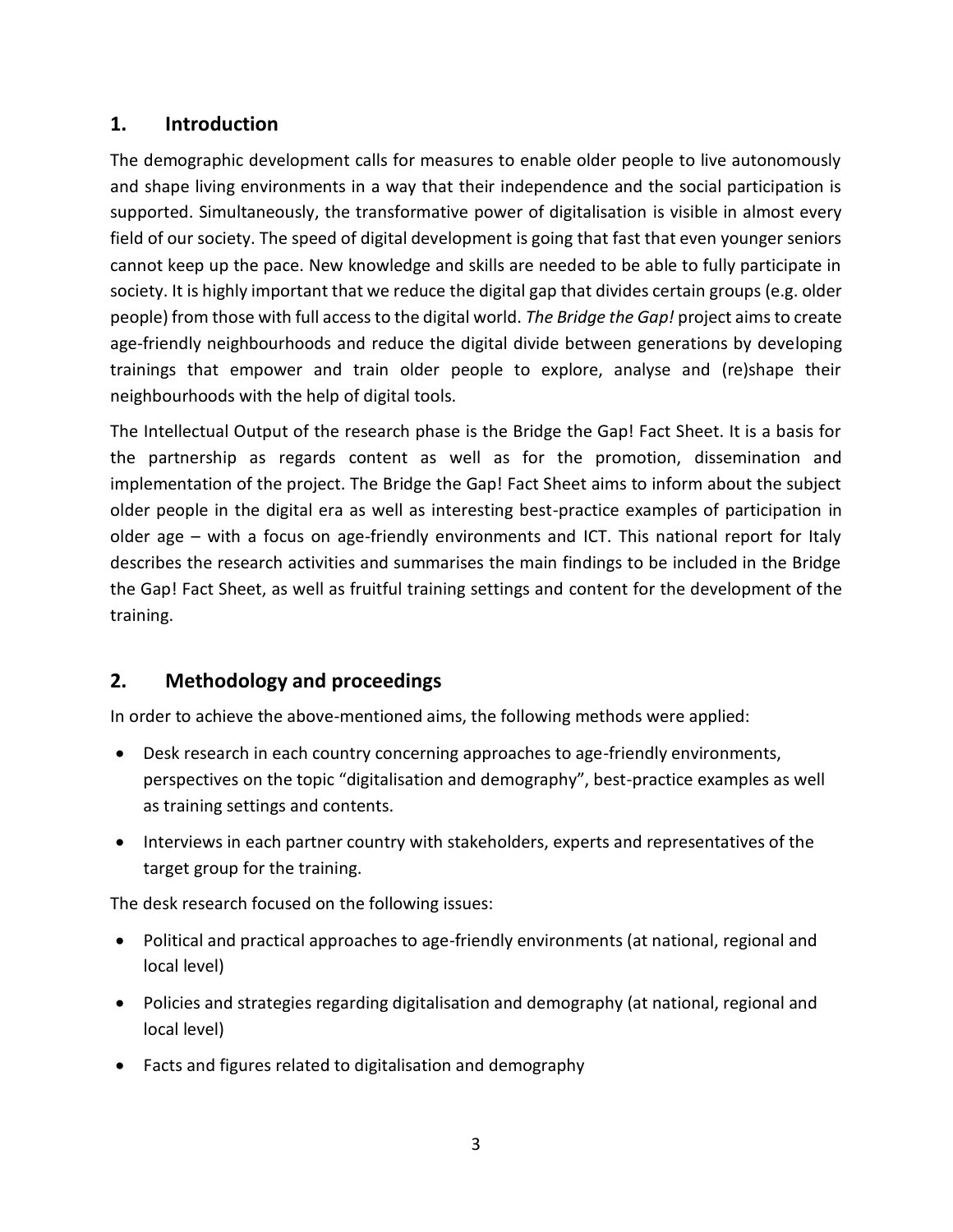• Best-practice examples in co-producing age-friendly environments with the facilitation of digital means.

Lead questions for interviews with experts and stakeholders as well as for potential training participants ("learners") were agreed upon in the kick-off meeting (see Annex 1 and Annex 2). Regarding the experts, the interview questions have been adapted to the functions, expertise and personal background of the interviewees.

The following experts, stakeholders and older citizens were selected and interviewed – ten interviews have been conducted, all of them due to the COVID-19 restrictions online or by telephone, with the lead questions reproduced in Italian to the enclosed Annex 1 and 2:

- (Ms) Irene Bruno Director ASP Città di Bologna Public Company for Services to the Person City of Bologna.
- (Ms) Carla Fermariello Social Policies Councillor Municipality II Rome.
- (Mr) Goffredo Fofi Older person and volunteer in the publishing sector Rome.
- (Ms) Monica Frassoni President EUASE, European Alliance to Save Energy Brussels.
- (Ms) Argentina Graziadei Older citizen and volunteer in the social sector– Rome.
- (Mr) Giulio Marcon Spokesperson Sbilanciamoci! Coalition Rome.
- (Mr) Giampietro Spagnoli Head Gruppo Misto House of Parliament Rome.
- (Ms) Violetta Sternberg Ph.D. Post Doctoral Fellowship Program Professor The Reiss Davis Child Study Centre – Los Angeles, USA.
- (Ms) Silvia Zamboni Vice-president Emilia-Romagna Regional Parliament Bologna.
- (Mr) GB Zorzoli Older citizen and volunteer in the renewable energies and energy efficiency sectors – Rome.

# <span id="page-3-0"></span>**3. Research results**

# <span id="page-3-1"></span>**3.1 Political and practical approaches to age-friendly environments**

*Age-friendly environments* – for which in fact no literal translation in Italian is possible - is still not a mainstreaming concept, neither in the political nor in the practical discourse, in Italy and Imperia, Udine and the Friuli Venezia Giulia Regional Government are still the only three Italian Local Authorities included in the WHO Age-friendly world index. Italian political and practical approaches rather tend to have to do with *active ageing, lifelong learning, older persons' participatory citizenship, senior citizens' rights*.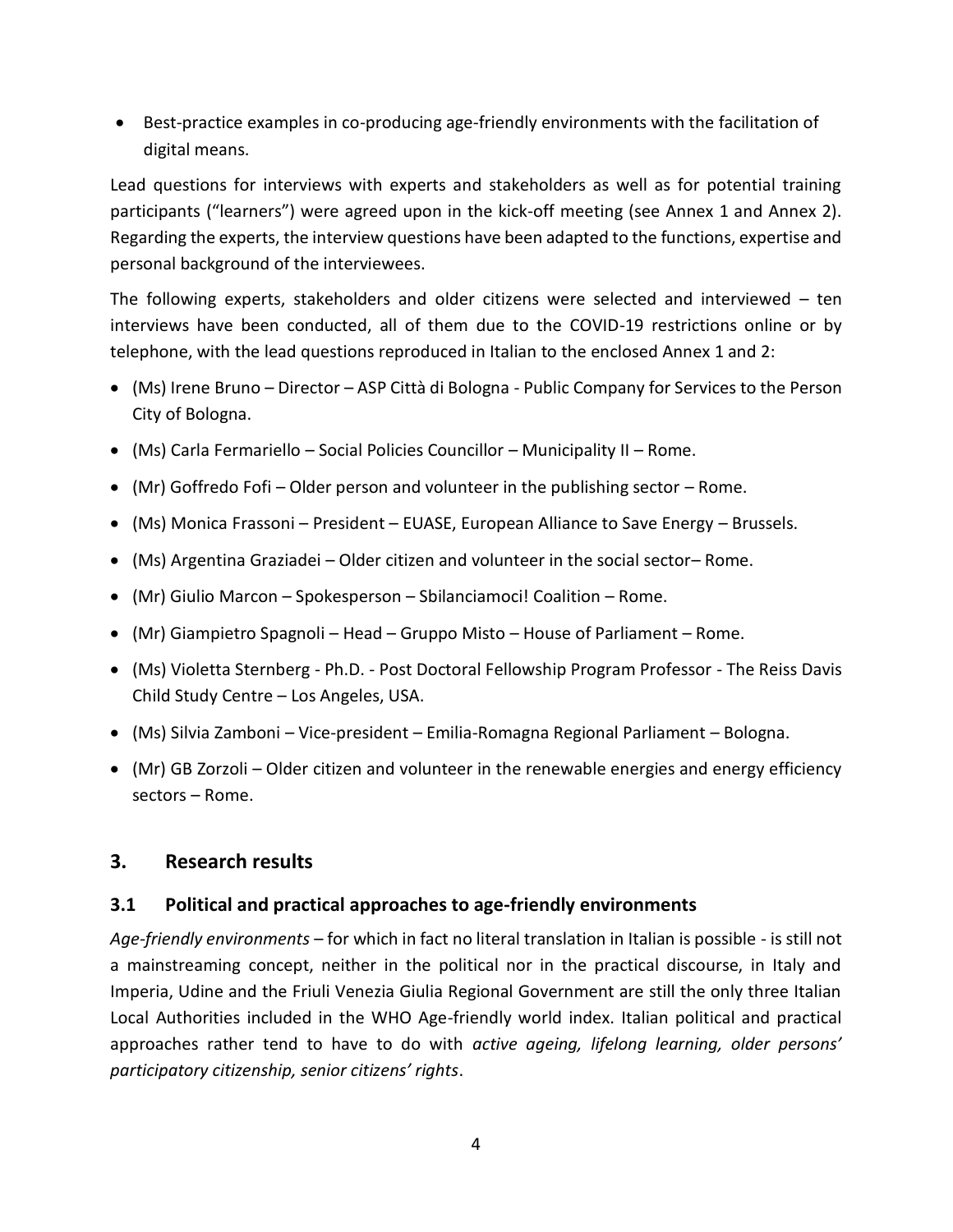# <span id="page-4-0"></span>**3.2 Findings on digitalisation and demography**

#### <span id="page-4-1"></span>**3.2.1 Status quo of demography and digitalisation**

#### **Demography: the share of older population in Italy 2009-2020**

As reported by Simona Varrella (2021), in 2020, 23.2% of the total population in Italy was 65 years and older. According to data, the share of older people in the Italian society has been growing constantly in recent years. Consequently, the share of [young population](https://www.statista.com/statistics/569201/population-distribution-by-age-group-in-italy/) experienced a decrease in the last years. As a result, the [average age of Italians](https://www.statista.com/statistics/569096/average-age-of-the-population-in-italy/) has risen. For instance, in 2011 it was 43.6 years, whereas in 2020 it was estimated to be 45.7 years.

#### **The oldest country in Europe**

In 2019, Italy was the European country with the [largest percentage of older](https://www.statista.com/statistics/1105835/share-of-elderly-population-in-europe-by-country/) population (Varrella, 2021a). That year, 22.8% of the total population was aged 65 years and older. Greece and Portugal followed in the ranking, while Turkey had the lowest share of elder population. An increasingly longer lifespan might provide an explanation for such a high share of old people in Italy. Italy ranks among the countries with the [highest life expectancy worldwide.](https://www.statista.com/statistics/236583/global-life-expectancy-by-country/) In Europe, only people in Switzerland and Spain can expect to live longer.

Demographic reporting cannot but include the devastating older persons' Covid-19 infections and deaths data in Italy. In addition to the medical consequences Covid-19 has had very heavy psychological effects on older persons, including, in the average, those potentially taking part in *Bridge the Gap!* activities and the on-going Covid-19-related restrictions and impact must be considered.

According to the most recent available official figures by the Health Ministry, released on 27 January 2021, the mean age of patients dying for SARS-CoV-2 infection was 81 years (median 83, range 0-109, IQR 75-88) (Istituto Superiore di Sanità, 2021). Women were 37,295 (43.7%). Figure 1 shows that median age of patients dying for SARS-CoV-2 infection was more than 30 years higher as compared with the national sample diagnosed with SARS-CoV-2 infection (median age 48 years). Figure 2 shows the absolute number of deaths by age group. Women dying for SARS-CoV-2 infection had an older age than men (median age women, 86 years - median age men, 80 years).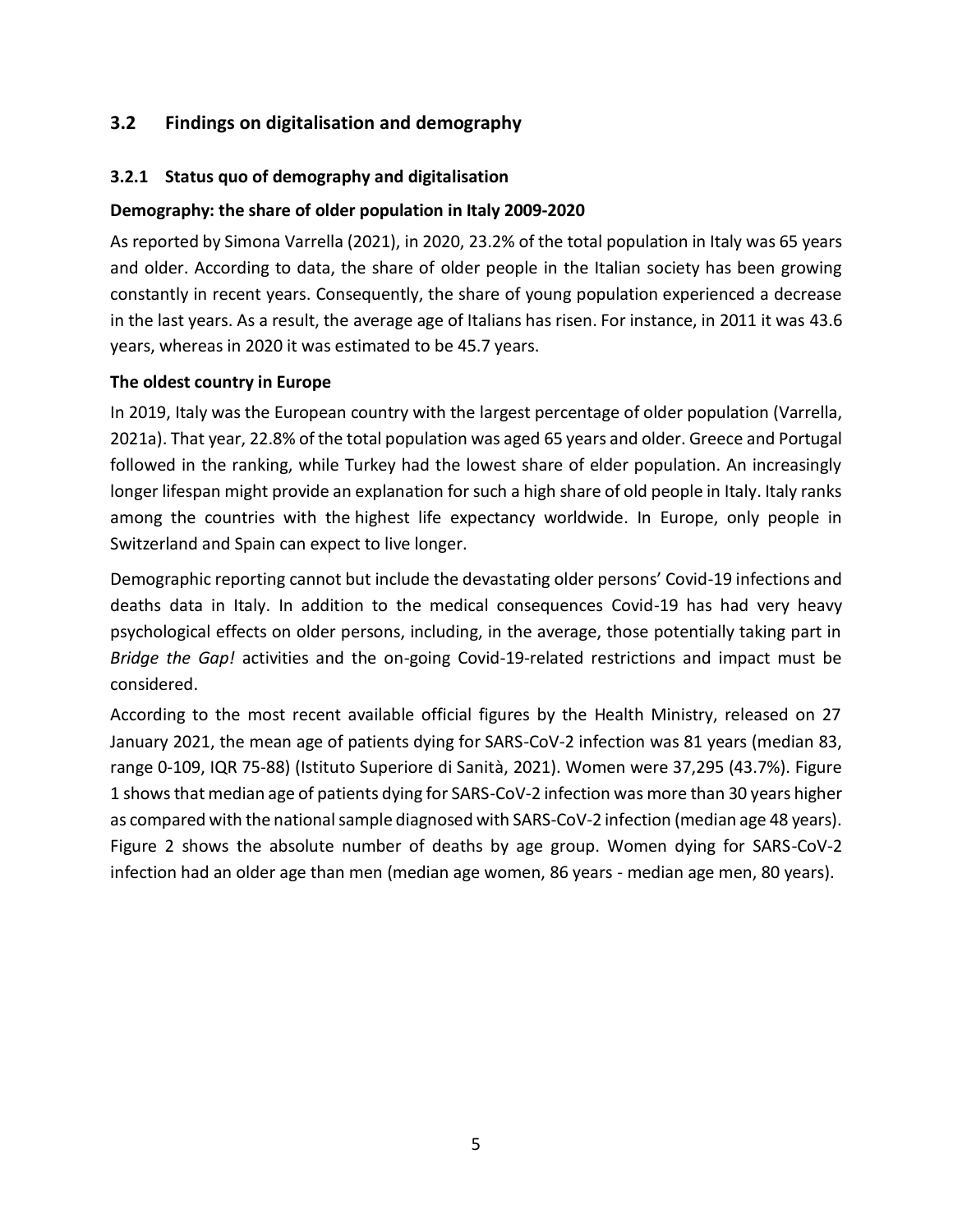

Figure 1. Median age of patients with SARS-CoV-2 infection and SARS-CoV-2 positive deceased patients

Figure 2. Absolute number of deaths by age group



#### **Digitalisation**

The latest data published on 18 December 2019, by ISTAT, the Italian National Institute of Statistics, show that in 2019 76.1% of Italian families have one access to the Internet and 74.7% through the broadband and that in spite of an increase in the use of the Internet, 41.6% of Italian Internet users have low digital literacy.

The digital divide within families has to do with age: 95.1% of families with at least with underage member has a broadband connection, 34.0% in families made up of over 65 year-olds only.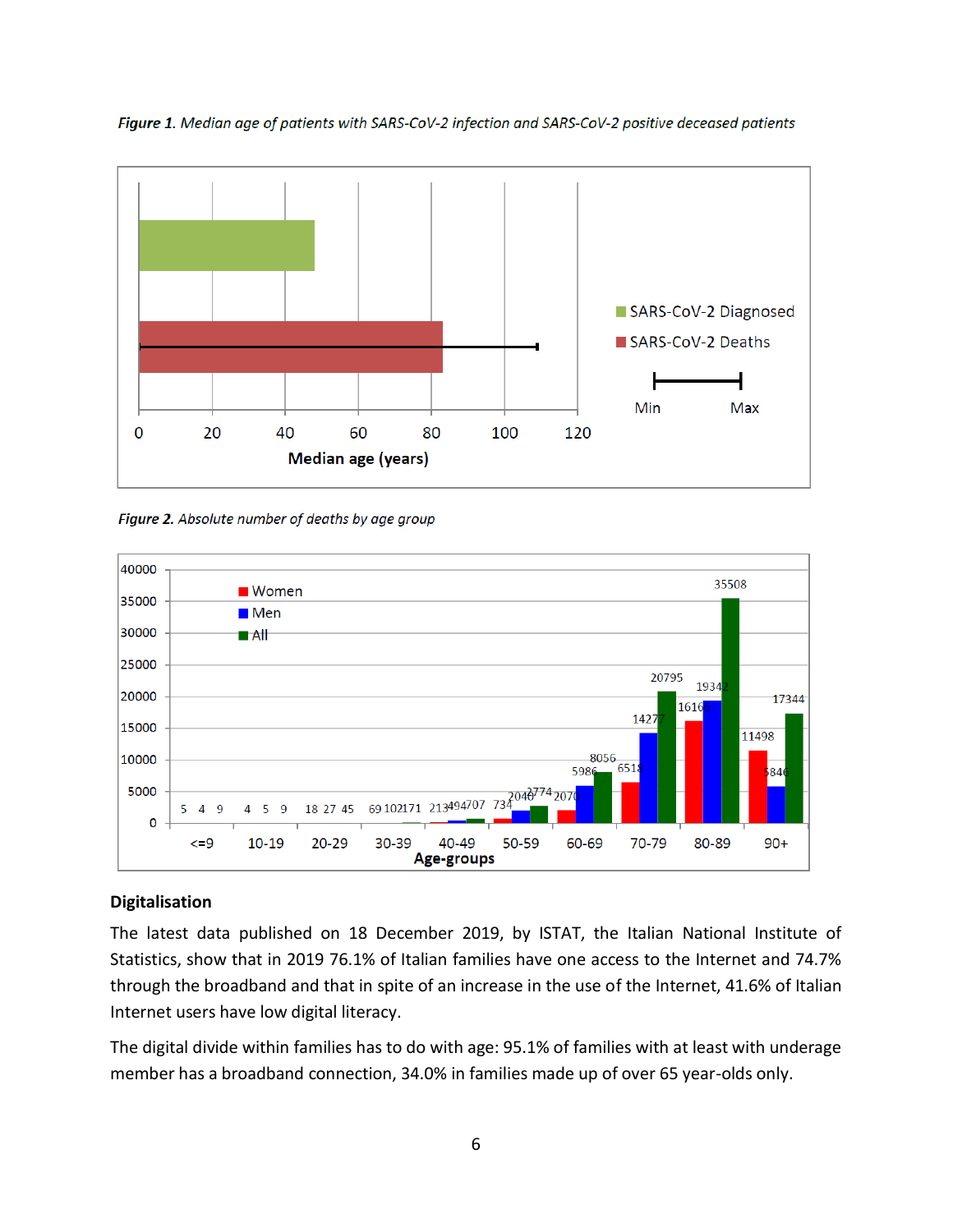# <span id="page-6-0"></span>**3.2.2 Areas of application of ICT by older citizens**

The interviewed experts, stakeholders and older citizens have identified: Internet, E-mail, Tablet, i-Pad, Laptop, Smart phones, WhatsApp and Social media.

ISTAT (2015) has published the following data:

- The use of PCs in the 60-64 age range is limited to 43.6% of Italians; 24.4% among the 65-74 year-old citizens and only 6.6% for persons over 74 years of age.
- Women tend to use PCs less than men: between 60 and 64 years of age 53.5% men and 34.3% women; between 65 and 74 years 34.3% men and 15.8% women; over 74 years, 10.9% men and 3.6% women.
- The two favourite digital activities are: sending/receiving e-mails: 94.7% of users in the 55- 64 years age range and 93.3% for 65+ persons; reading online newspapers, magazines, information: 79.3% in the 55-64 years age range and 82.1% for 65+.
- Wikipedia and other online encyclopaedia are consulted by 60.7% among the 55-64 years age range and 59.4% among the 65+; information about goods and services: 71.9% among 55-64 year-olds and 66.1% by 65+; information related to health (69.9% among 55-64 yearolds and 70.0% by 65+); online banking (53.2% among 55-64 year-olds and 56.6% by 65+).
- Social networks are used by 35.3% in the 55-64 age range and by 26.6% among 65+.

Low average digital skills explain the still limited Internet use by elder Italians: for communication purposes only 59.1% in the 55-64 age range, 56.6% with the age between 65 and 74 years and 46.3% of the 75+ has advanced skills.

In terms of *problem-solving* and to use online services: 65.9% in the 55-64 age range, 63.0% of those between 65 and 74 years of age and 52.1% of those 75+ do not go beyond *basic skills*.

Which is why ISTAT states that older Italians are characterized by *digital primitivism*.

### <span id="page-6-1"></span>**3.2.3 Policies regarding digitalisation and demography**

### **At EU level:**

- The 19 February 2020 European Commission's [Communication](https://ec.europa.eu/info/files/communication-shaping-europes-digital-future_en) [Shaping Europe's digital](https://ec.europa.eu/info/files/communication-shaping-europes-digital-future_en)  [future](https://ec.europa.eu/info/files/communication-shaping-europes-digital-future_en)
- The **European Digital Strategy**
- The [European Innovation Partnership on Active and Healthy Ageing](https://ec.europa.eu/eip/ageing/about-the-partnership_en.html)

### **[All](https://all-digital.org/) Digital**

All [Digital](https://all-digital.org/) brings together 60 member organisations that form one of the major European communities in the field of digital skills. The network focuses on five thematic areas: basic digital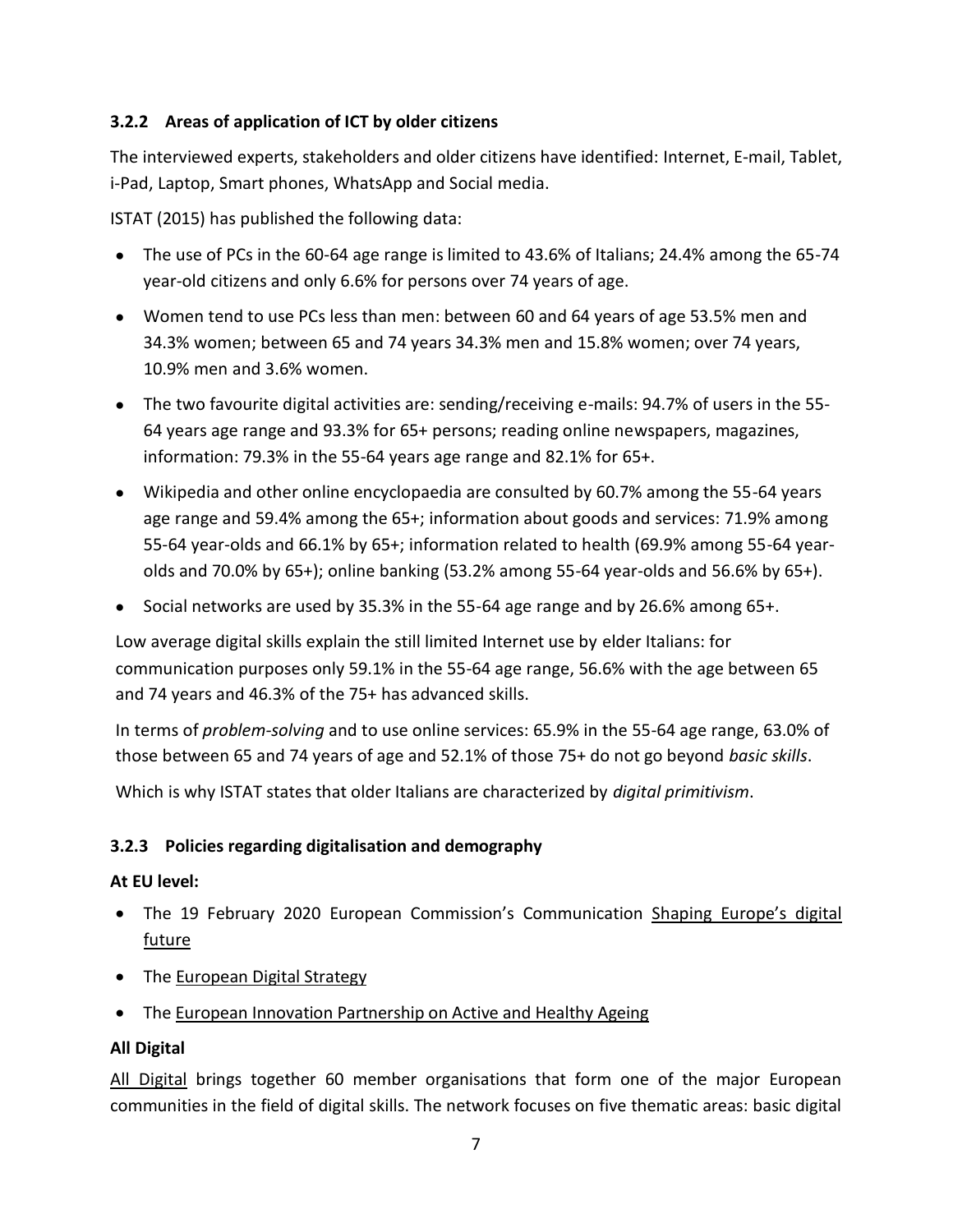skills; employability and entrepreneurship; coding; digital media literacy; STEAM - Science, Technology, Engineering, Arts/design, Mathematics – skills for society.

# **At national level:**

*[Repubblica Digitale](https://repubblicadigitale.innovazione.gov.it/it/)* (Digital Republic) – the national strategy to upgrade the Italian citizens' digital literacy – is a multi-stakeholder initiative by the Ministry for Technological Innovation and Digitalisation (MID) promoting digital skills at all levels of the Italian economy and society (Ministero per l'innovazione tecnologica e la digitalizzazione, 2021). Building on it, on 8 April 2020, the MID launched the Italian National Coalition for Digital Skills and Jobs. "In Italy, digital illiteracy, skills shortages, obsolete workforce competences, and poor digital civic literacy are more severe than in most other European countries", said Paola Pisano, the MID Minister, when launching the Coalition, whose objective is bridging the different forms of social and cultural digital divide among the Italian population, foster digital inclusion and promote the development of skills for the works of the future.

With regard to the older citizens' digital literacy the "A tablet and a smile for older people*"* project has been planned: older people in small Italian towns will be offered a tablet and they will learn to use digital service with the help of young volunteers.

# **At regional level:**

The Emilia-Romagna's Regional Government *[Agenda Digitale](https://digitale.regione.emilia-romagna.it/)* (Digital Agenda) initiative, i.e. the programme setting the ambitious goal of reaching a 100% digital Emilia-Romagna in 2025, a region, in the Regional Government's words, where: people live, study, have fun and work using technologies, the Internet and digital in general without this being exceptional; digital rights are fully satisfied, with zero differences between places, people, businesses and cities in order to provide everyone with the right digital ecosystem (Regione Emilia-Romagna, 2021).

For the Emilia-Romagna Regional Government, the Agenda constitutes a *pact for innovation*, which has as active parts public administrations, businesses and the third sector and has the ultimate high-level goal of making *enforceable* - and therefore fully satisfied - the rights of digital citizenship: the right of access to technological networks; the right to information and knowledge; the right to personal and business services; the right of access to data.

The Agenda translates the rights of digital citizenship into concrete action axes: Infrastructures, data and services, skills and communities, indicating priorities for intervention for each axis.

# <span id="page-7-0"></span>**3.2.4 Benefits and challenges of the digitalisation for older citizens**

According to the interviewed experts, stakeholders and older citizens, digitalisation basically makes life simpler for older citizens: it favours social contacts; it enhances intellectual curiosity towards others and the outside world; it allows easier, faster and more comprehensive social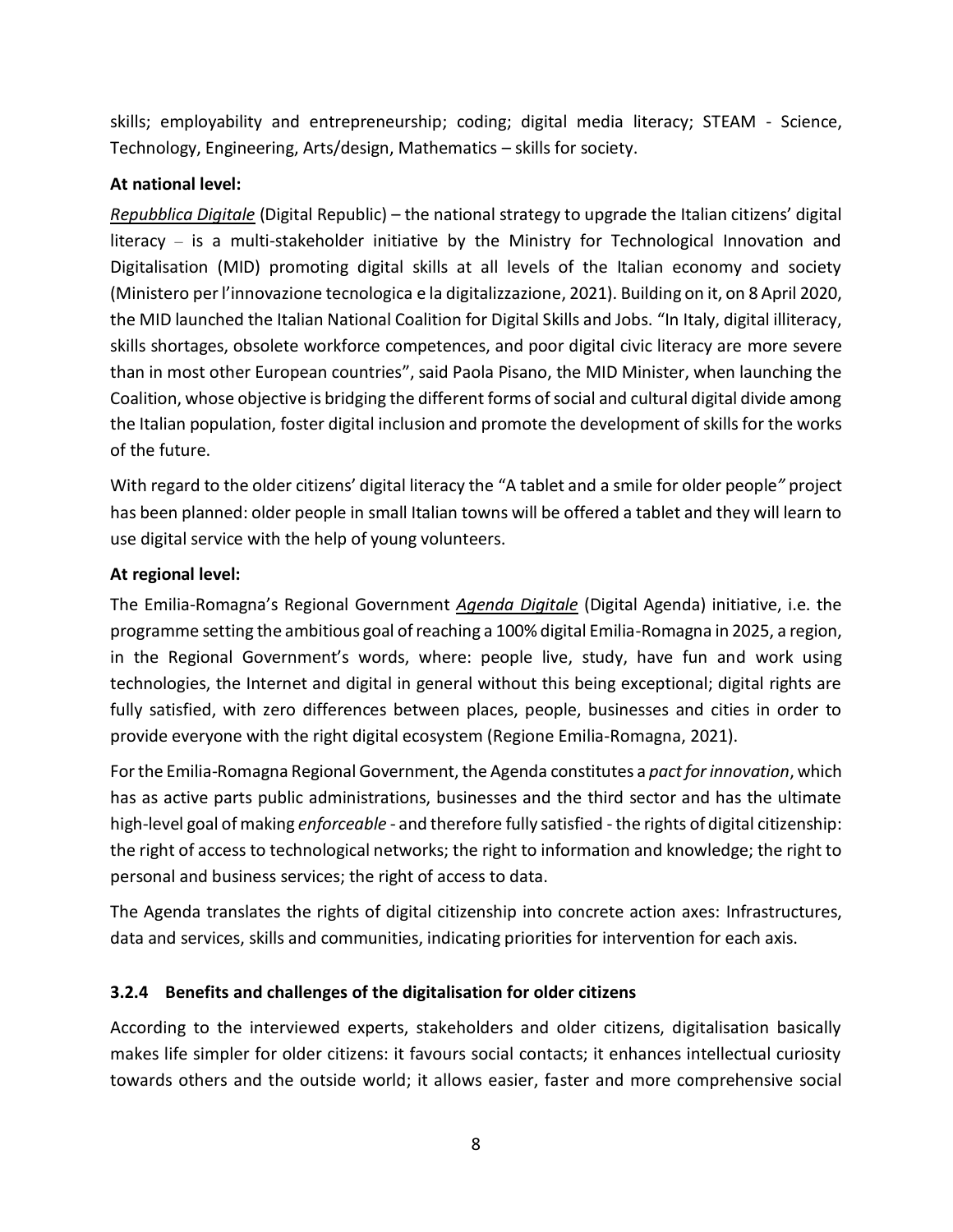contacts and thus stimulates participation in social life and the making of age-friendly environments.

# <span id="page-8-0"></span>**3.2.5 Consequences of the digital divide**

The interviewed experts, stakeholders and older citizens have identified as consequences: isolation; self-exclusion and marginalisation; loss of self-esteem and of taking advantage of the opportunities which ageing implies.

In this regard, also with reference to the European Commission's "Green Paper on ageing: Fostering solidarity and responsibility between generations", open for public consultation until 21 April 2021, the 09 October 2020 European Council conclusions are worth mentioning:

"The Council adopted conclusions on human rights, participation and well-being of older persons in the era of digitalisation. The conclusions take a rights-based approach and address various concerns related to the well-being of older persons, giving due regard to the context of the current COVID-19 pandemic. The Council highlights the opportunities, but also the potential risks for older persons in a digitalised world. It recalls that digitalisation helped reaching older persons during the COVID-19 crisis, but also that the digital gap between generations is significant and increases with age.

The Council invites the member states and the Commission, in accordance with their competences, to strengthen social inclusion and mutual solidarity between generations, include ageing in all policy fields and involve older persons, in particular older women, in all decisionmaking processes affecting their lives. The Council also calls for ensuring that the necessary protective measures in times of health crises are proportionate to older persons' rights, interests and well-being. Further to that, the conclusions invite the member states and the Commission to ensure that digitalisation, in particular, in health, social and long-term care services, will facilitate access to and use of services, while maintaining non-digital services.

<span id="page-8-1"></span>The Council invites the Commission to consider dedicating a chapter of its 'Green Paper on Ageing' to the rights of older persons, including older persons with disabilities. The Commission is also invited to continue to support member states in actions aimed at prevention of chronic diseases, health promotion and strengthening the development of long-term health care policies, with a focus on digitalisation" (European Council, 2020).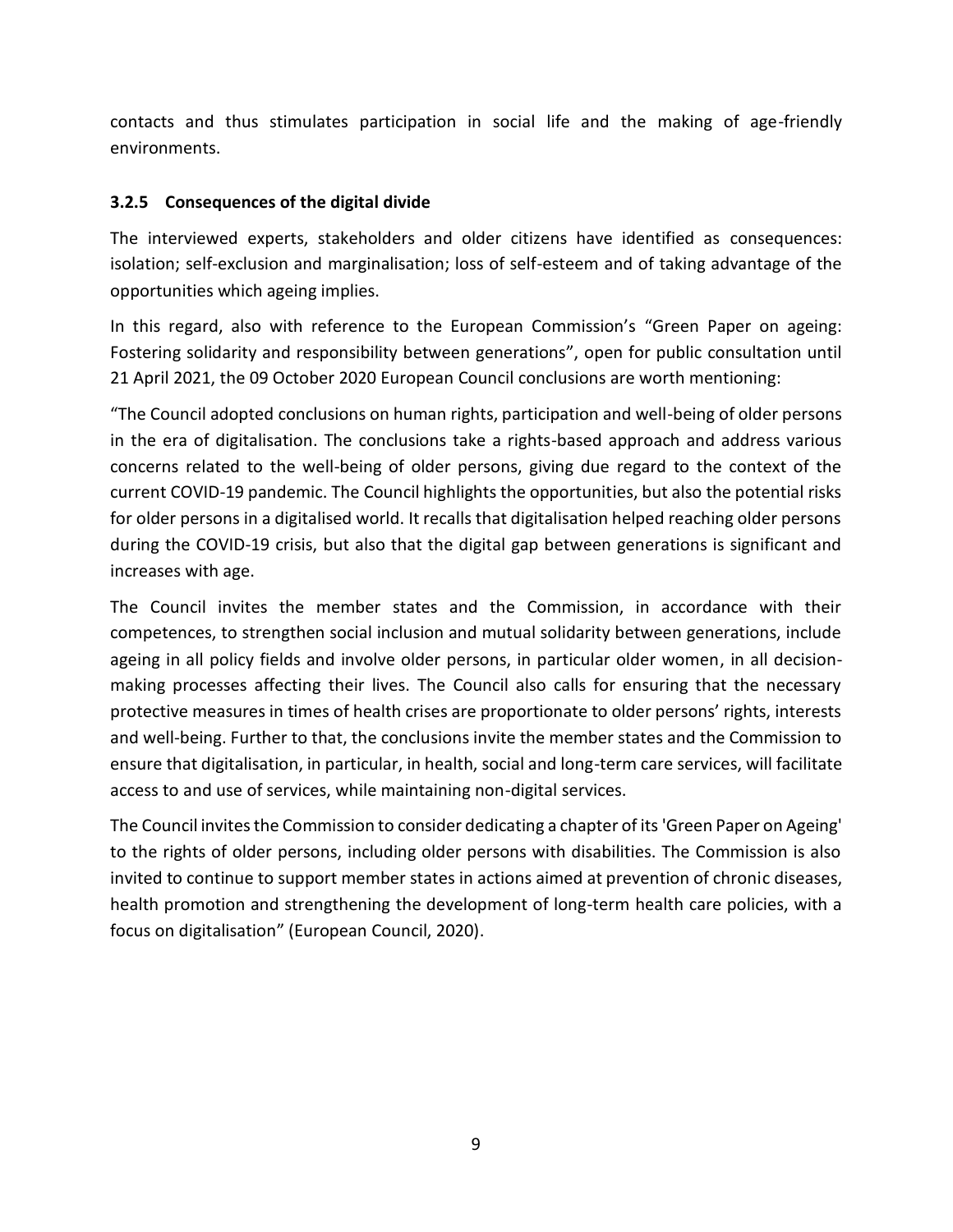# **3.3 Best practice examples of co-producing age-friendly environments with the facilitation of digital tools**

### <span id="page-9-0"></span>**3.3.1 Pane e Internet, all over the region of Emilia-Romagna**

### **Objectives**

The strategic goal of the Pane e Internet (PeI) project is to enhance citizens' digital competence and reduce digital exclusion among the project's target groups. This is done by promoting and supporting the establishment of so-called PeI Points by the largest Municipalities and by Municipality Unions, with the involvement of their own resources and other local actors. A permanent and networked system of PeI Points across the whole Emilia-Romagna region caters for the citizens' digital needs. PeI Points promote citizens' digital competence development in a life-long-learning perspective and their awareness and critical use of digital technologies and online services, in particular those offered by the public administration.

# *Which specific target groups are supposed to benefit?*

1. Citizens in Emilia-Romagna who are 45 to 74 years old and who have never used the Internet and online services. In absolute terms, they are about 760,000 people (in 2014) or 44% of the population in that age group. Considering the whole population, the share of the digitally excluded in Emilia-Romagna is at 27%, whereas 93% of people above 74 years old have never used the Internet.

2. Immigrants and unemployed people with no or low digital competence.

3. Citizens who do not make a regular use of the Internet (about 35% of the whole population), any potential customer of digital facilitation services and also adults and young people interested in digital culture events.

### **Key facts**

*What is the context of the example of good practice?*

The context is the Emilia-Romagna's Regional Government Digital Agenda initiative.

*Who carries out the practice?* 

The above mentioned PeI Points.

*Who supports the practice?* 

The Emilia-Romagna Regional Government.

*Why?* 

As part of the Emilia-Romagna Regional Government's Digital Agenda initiative.

*What are the investment costs, if any?* 

3.3 M €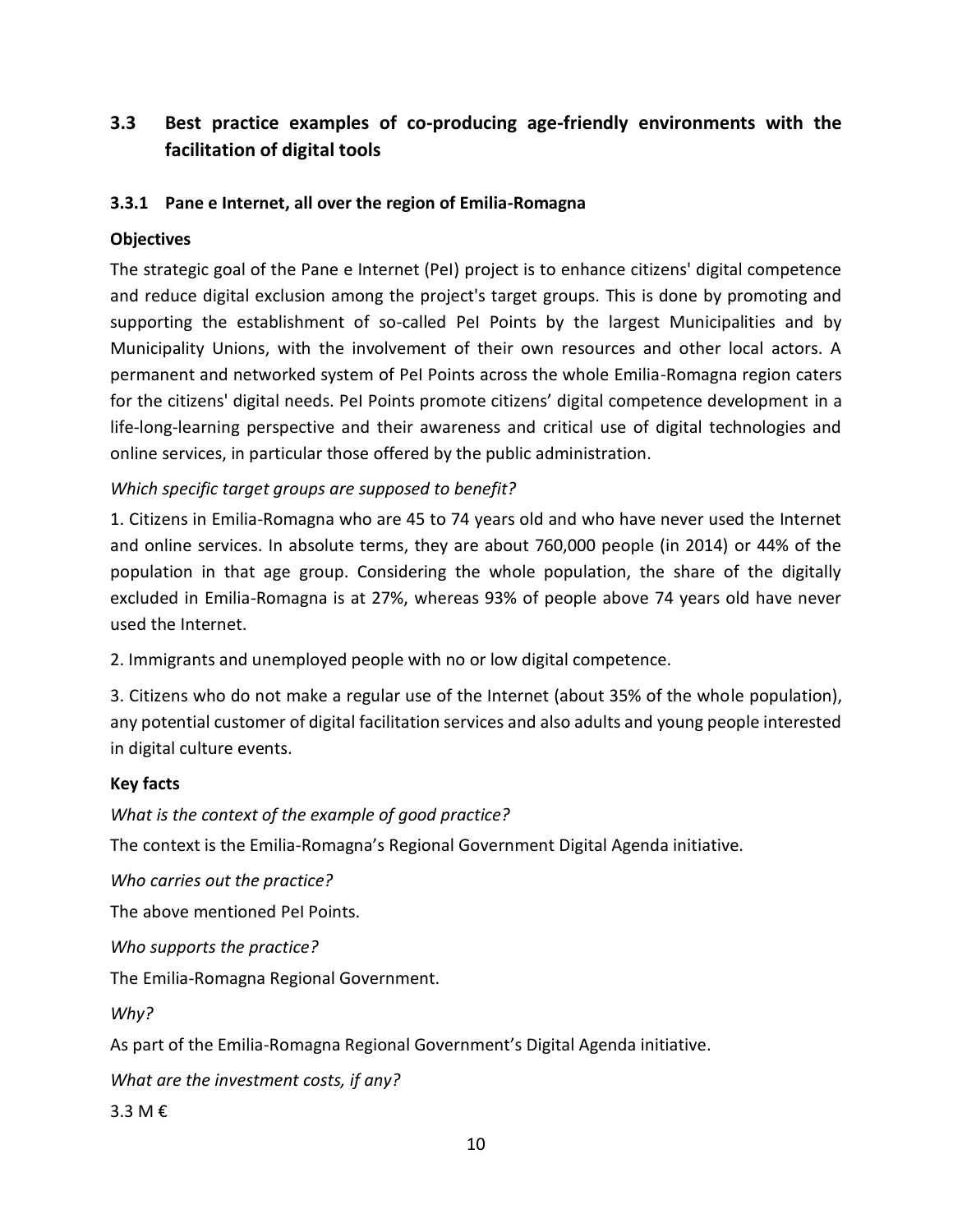#### **Implementation**

Digital literacy training, comprising a 1st level course aimed to break the ice for absolute beginners with PCs or tablets, and a 2nd level course aimed to enhance the learner's autonomy in the use of specific applications, in managing Internet safety and other critical issues mostly related to social networks usage.

Digital culture initiatives (workshops, conferences, laboratories etc.) to spread the awareness of new online services (especially e-government services) and to promote the safe and critical use of other digital opportunities.

Digital facilitation services, consisting of one-to-one assistance delivered mainly by volunteers in public libraries, in order to promote long life learning in the community.

Risk management and mitigation: How were obstacles solved?

Through constant monitoring and the PeI's training offer and learning materials based on the DigComp, the European Digital Competence Framework for all citizens.

#### **Results**

PeI's success is reflected in the results of the 2020 EY Digital Infrastructure Index, which measures digital infrastructures in all 107 Italian provinces: 5 Emilia-Romagna provinces are within the first top 13. The practice is still on-going.

#### **More information**

<https://www.paneeinternet.it/public/pei-en>

*Any further interesting information?* 

The BeI e-facilitation service and volunteers.

# <span id="page-10-0"></span>**3.3.2 Nonni su Internet (Grandparents on the Internet), 20 Italian regions and 11 different countries**

#### **Objectives**

*What are the objectives of the practice?*

Digital literacy with and for older persons.

*Which specific target groups are supposed to benefit?* 60+ citizens.

#### **Key facts**

*What is the context of the example of good practice?*

The creation of an inclusive learning society in which innovation, instruction, inclusion and fundamental values are all combined to work together, within the mission of the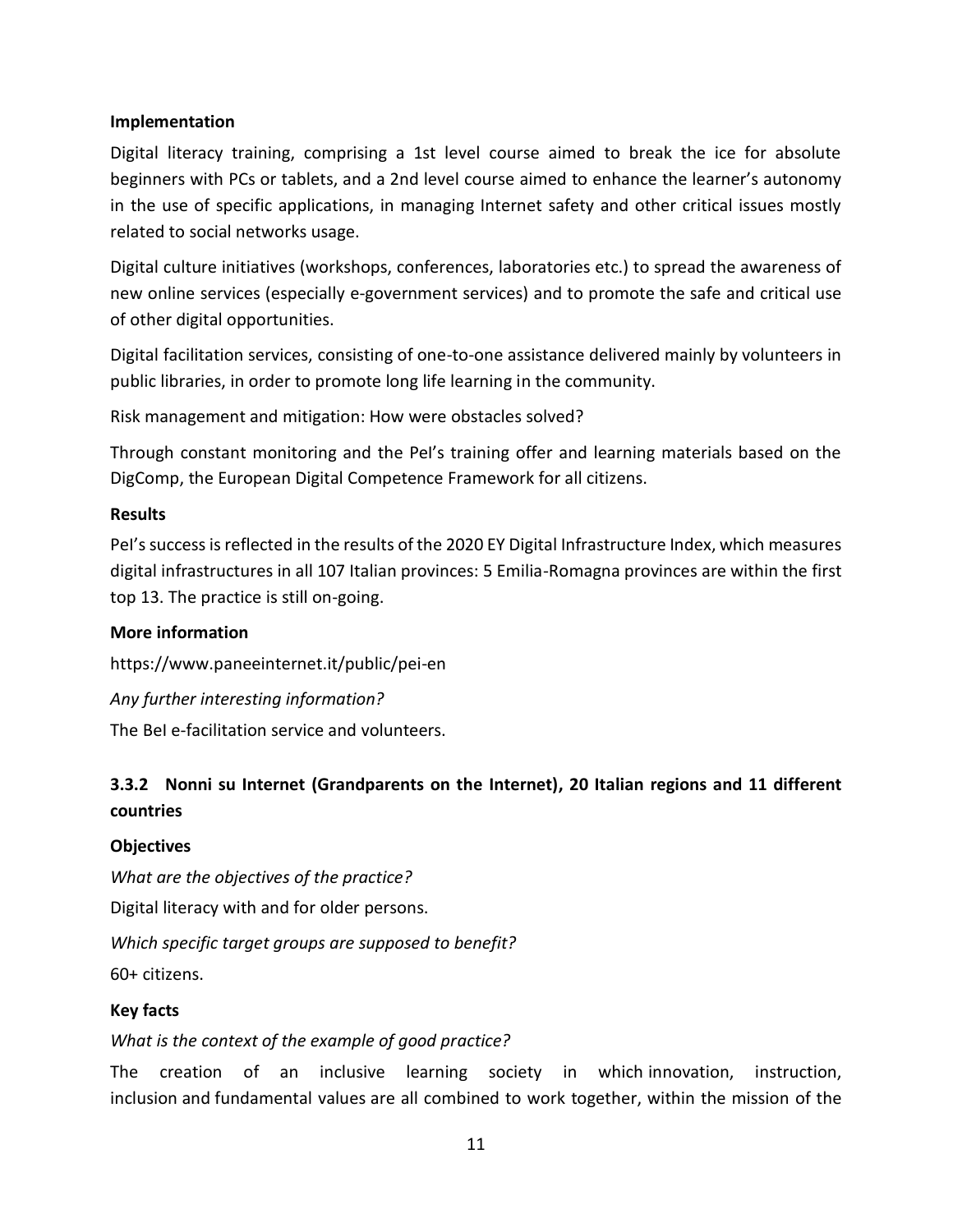non-profit Fondazione Mondo Digitale (Digital World Foundation) which has been running the practice since 2002: to promote the sharing of human knowledge, social innovation, and social inclusion, with particular orientation to the categories at greatest risk of being excluded, i.e. older people, immigrants, unemployed young people.

# *Who carries out the practice?*

The Foundation's staff and volunteers.

# *Who supports the practice?*

The tutors, high school and / or university students coordinated by an expert ICT teacher. The Foundation considers that the ideal tutor/learner ratio is 1/2.

### *Why?*

To offer older participants the needed support.

# *What are the investment costs, if any?*

Not known. Participation in the courses is free of charge and the costs involved are covered through the Foundation's fundraising.

### **Implementation**

# *What is being done in particular? How?*

The courses are held in the computerized classrooms of schools of all kinds. The "learners" are local residents over 60 years old or elder people registered at local senior social centres. Classes of 20-25 older people are formed at each participating school.

The duration of each course is 30 hours, divided into 15 two-hour weekly lessons. Participating seniors, student tutors and teacher supervisors all receive an attendance certificate at the end of the course. The project's educational validity has been appreciated by the participating schools to the extent that it has been inserted in their training offer plan and that credits are awarded to the student tutors.

The program of the course for absolute beginners is structured to provide a complete introduction to the use of the computer in just 15 lessons, from navigating in Internet to the use of e-mail and social network. The presentation of the various peripherals that can be connected to the pc (such as webcam and scanner) provides the occasion to assist senior citizens in gaining familiarity with new communication technologies (mobile phones, digital terrestrial television, iPod, Iptv).

Each course edition is enhanced by the multimedia work that both tutors and senior citizens perform together as an exercise in working with the pc: from the preparation of an online dictionary of yesterday's toys and games to photo albums with digitalized vintage photos.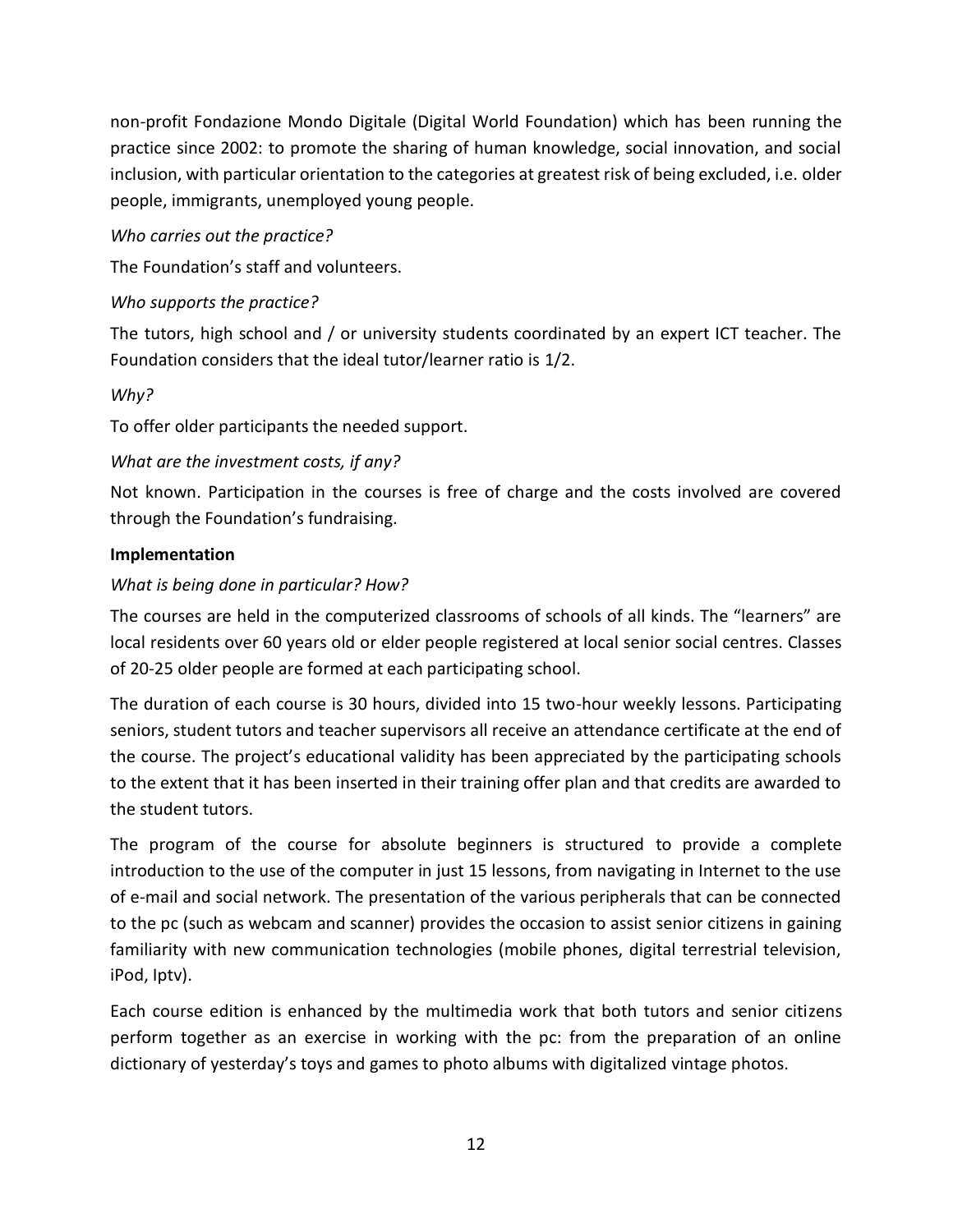#### *Risk management and mitigation: How were obstacles solved?*

The impact of the project's action is constantly monitored and analyzed using innovative qualitative and quantitative instruments (RTE – Real-time Evaluation), while consolidated communication strategies add value to the results.

#### **Results**

Over 37,000 senior citizens have become certified Internauta senior (skilled senior Internet user) through instruction by around 21,800 student tutors and 2,165 IT teacher coordinators. The practice is still on-going.

#### **More information**

https://www.mondodigitale.org/en/what-we-do/areas-intervention/active-aging/nonni-suinternet-0

# *Any further interesting information?*

Everyone on the Internet week: a digital literacy week is staged each year every spring dedicated to adults in general and older people in particular. Tutors, teachers, and senior citizens invite everyone else to go back to their nearest classroom and learn the ABCs of the computer and online public administration services.

### <span id="page-12-0"></span>**3.4 Recommendations for training**

### <span id="page-12-1"></span>**3.4.1 Needs of the end-users**

- Respect of their time perception and time
- Let end-users express their needs and base the training upon them
- In case of meetings: comfortable venues easy to be reached

### <span id="page-12-2"></span>**3.4.2 Obstacles to actively participate in the community**

- The Covid-19-related restrictions and concerns
- Lack of information / knowledge about the local community
- Bureaucratic obstacles and procedures

#### <span id="page-12-3"></span>**3.4.3 Strategies to attract and address potential training participants**

- Build on the lessons learned through (in)Visible Talents, Mobility Scouts and AFE Activists
- Learning-by-doing
- Intergenerational cooperation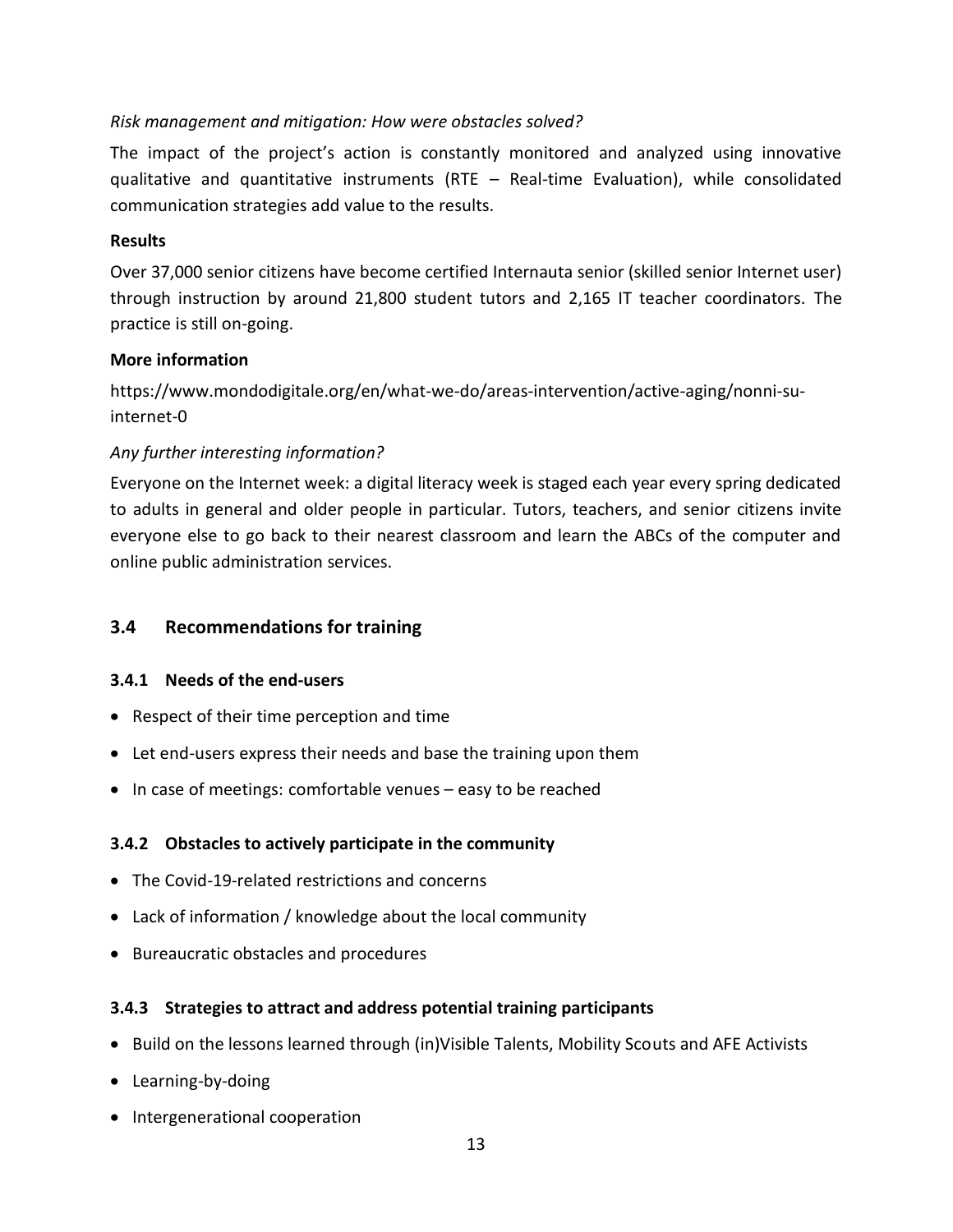- Finalize the training to concrete activities and impacts, ideally at the local level
- Invite guest-speakers who may be attractive for the training participants
- Involve local media

# <span id="page-13-0"></span>**3.4.4 Appropriate training contents and methods**

# **Contents**

- Learning to use digital tools
- Sharing of success stories (for Italy, for example, those by the Digital World Foundation)
- Inform about the basic facts and figures, who-is-who, decision-making processes and official policies of the community in which participants live
- Inform about EU and international initiatives (the AGE Platform Europe, the EU policy guidelines, the WHO age-friendly cities) to feel part of a larger picture and have arguments when dealing with local authorities

### **Methods**

- Finalize the training sessions to small local projects
- Dos and donts when approaching, involving and advocating for age-friendly environments
- Networking: with all the local NGOs, trade unions, local businesses, universities, churches, formal and informal learning and free-time realities

# <span id="page-13-1"></span>**3.5 Feedback on the relevance of the project**

<span id="page-13-2"></span>Please refer below to Carla Fermariello's quote.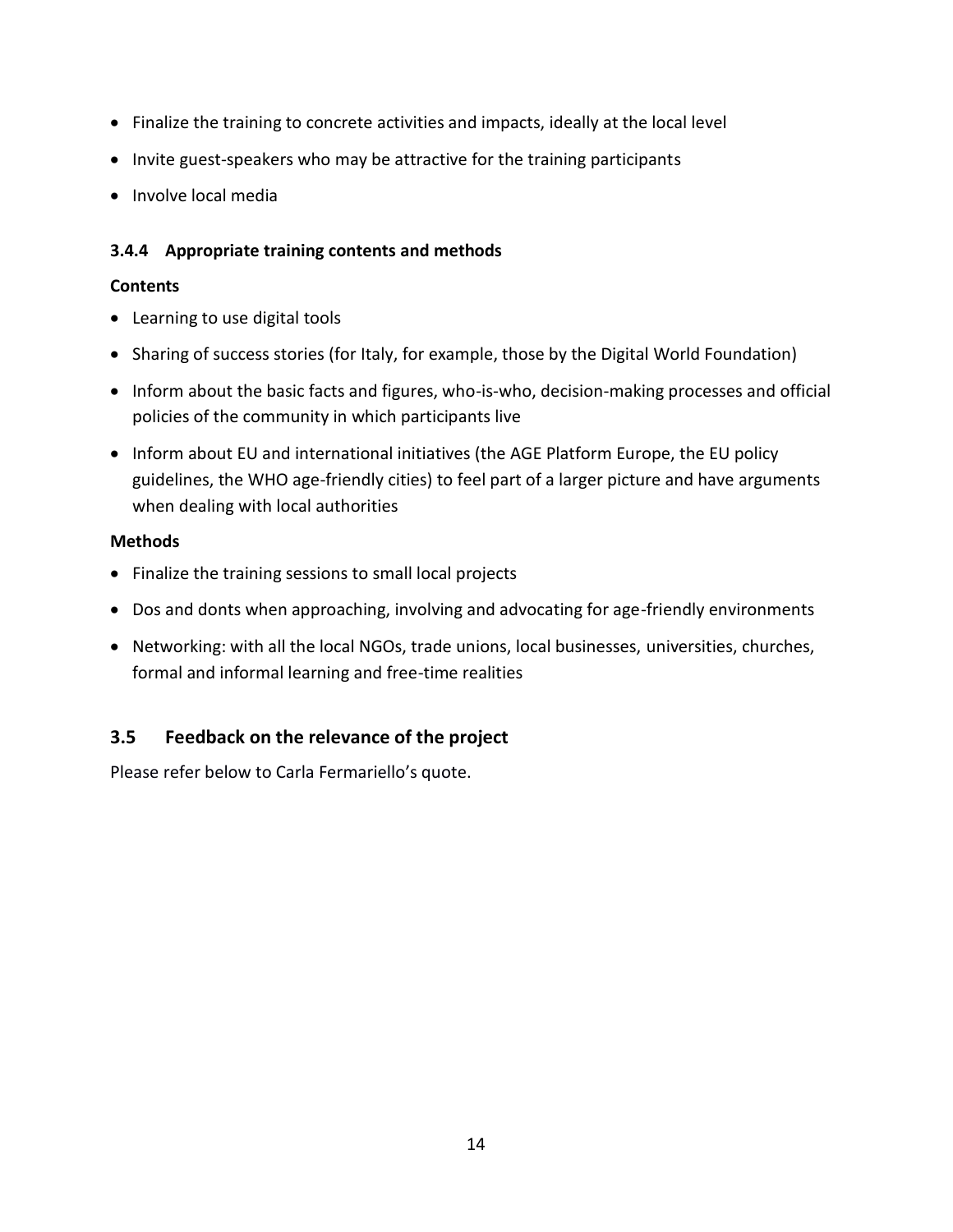# **4. Relevant stakeholders and potential cooperation partners**

- Rome Municipality II where the AFE Activists training sessions have been hosted, with the active participation of the Municipality senior social centres.
- Fondazione Mondo Digitale (The Digital World Foundation), which has been specifically active in support of digital literacy of older citizens, including pilot intergenerational digital teaching. Further information: [https://mondodigitale.org/en/what-we-do/areas](https://mondodigitale.org/en/what-we-do/areas-intervention/active-aging?_ga=2.55343788.667792782.1612875017-1598860147.1612875017)[intervention/active-aging?\\_ga=2.55343788.667792782.1612875017-](https://mondodigitale.org/en/what-we-do/areas-intervention/active-aging?_ga=2.55343788.667792782.1612875017-1598860147.1612875017) [1598860147.1612875017](https://mondodigitale.org/en/what-we-do/areas-intervention/active-aging?_ga=2.55343788.667792782.1612875017-1598860147.1612875017)
- The Italian Ministry for technological innovation & digitalization to impact the national strategy for digital skills adopted in August 2020 through the sharing of the Bridge-the-Gap! project principles and results and cooperate in the implementation, announced last December, of the pilot national digital civil service, through which 1,000 Italian young people joining the 2021 national civil service will be trained to upgrade older citizens digital skills. Further information: [https://innovazione.gov.it/notizie/articoli/l-italia-ha-la-sua-strategia](https://innovazione.gov.it/notizie/articoli/l-italia-ha-la-sua-strategia-nazionale-per-le-competenze-digitali/)[nazionale-per-le-competenze-digitali/](https://innovazione.gov.it/notizie/articoli/l-italia-ha-la-sua-strategia-nazionale-per-le-competenze-digitali/)
- The Sbilanciamoci! Coalition, in particular for the project's dissemination. The Coalition brings together 46 Italian civil society organizations committed to the issues of public spending and economic policy alternatives, with particular attention to labour, tax justice, peace and disarmament, environment, school, university and research, inclusion of migrants, ethical finance, international cooperation, fair trade, social economy. In the course of its twenty years of activity, Sbilanciamoci! has produced many initiatives, analysis tools and proposals for action, with the aim of building an economy based on the principles of economic and social justice, environmental sustainability, peace and solidarity. Further information: [https://sbilanciamoci.info/wp-](https://sbilanciamoci.info/wp-content/uploads/2019/06/Brochure_Sbilanciamoci_EN.pdf)

<span id="page-14-0"></span>[content/uploads/2019/06/Brochure\\_Sbilanciamoci\\_EN.pdf](https://sbilanciamoci.info/wp-content/uploads/2019/06/Brochure_Sbilanciamoci_EN.pdf) and, in Italian, <https://sbilanciamoci.info/>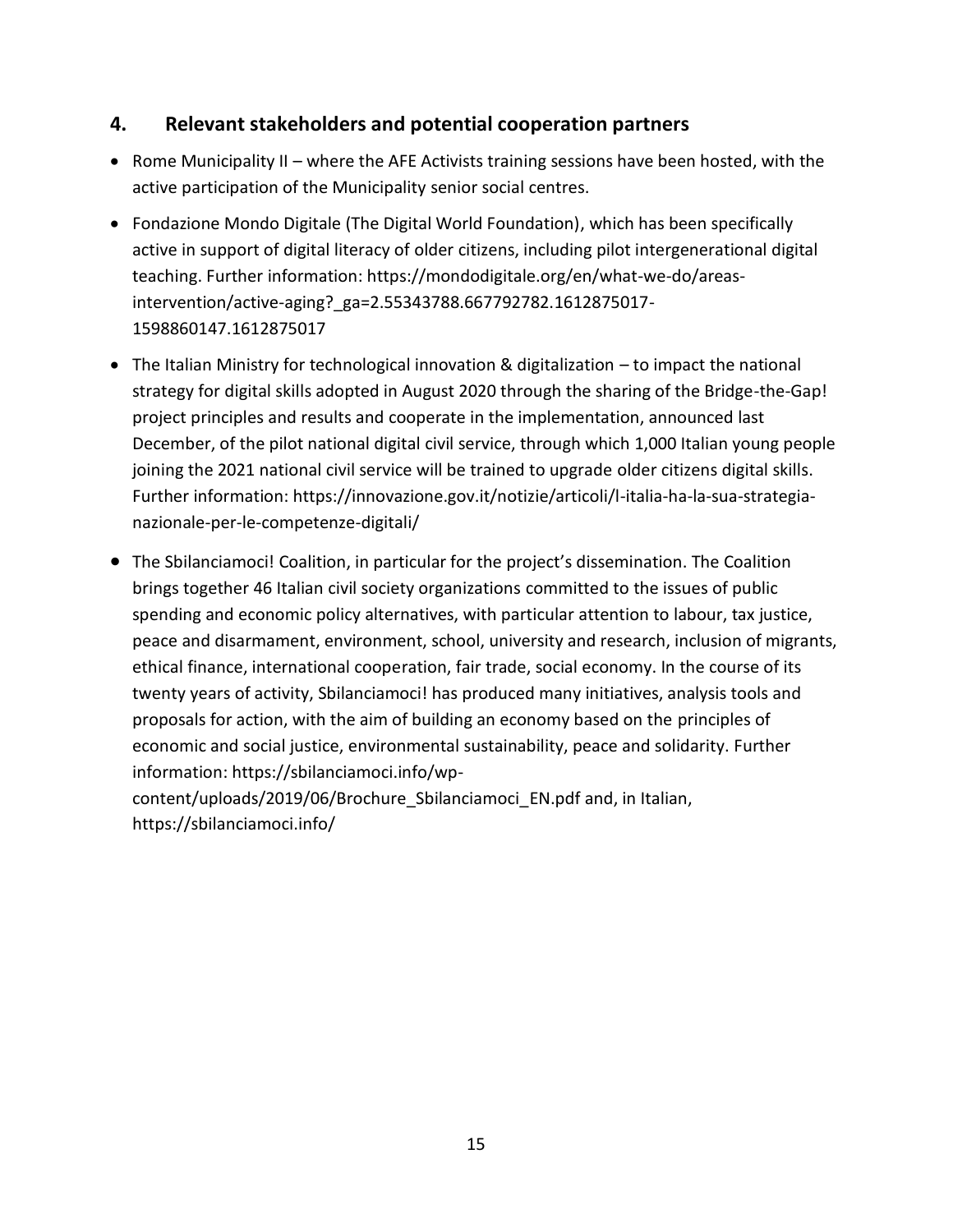# **5. Quotes of interviewees**

"Interaction is the key word for a successful training." (Irene Bruno)

"Bridge-the-Gap! Is potentially very interesting for our Municipality to support our older citizens in their active ageing and in their participation in the planning and implementation of our activities with them. Covid-19-related restrictions will have to be considered and distance training pursued." (Carla Fermariello)

"We urgently need change and change may come from senior citizens: that's why we need to upgrade their digital literacy." (Goffredo Fofi)

"Insufficient policies for the older people's digital literacy reflect the insufficient attention to the importance of active ageing." (Monica Frassoni)

"Learning by doing: that's how you see the results of what you have learned." (Argentina Graziadei)

"Digital tools may successfully foster older persons empowerment and the advocacy for their too often removed rights." (Giulio Marcon)

"Digital literacy is by now essential for any active citizenship, digital illiteracy means social marginalization. The risks to personal privacy implied in the use of digital tools should however be made clear." (Giampietro Spagnoli)

"Training with disadvantaged older persons may be facilitated by the involvement of therapeutic support centres staff, who may provide specific help with third and fourth age set of problems such as identity loss, isolation, depression or mourning." (Violetta Sternberg)

"Digital tools help older citizens in overcoming solitude, improve self-esteem, lifelong learning, social interaction and therefore also social participation." (Silvia Zamboni)

<span id="page-15-0"></span>"Digital tools enhance communication with the world, real time access to information and the opportunity to influence and impact on public decisions for age-friendly environments with my opinions and proposals." (GB Zorzoli)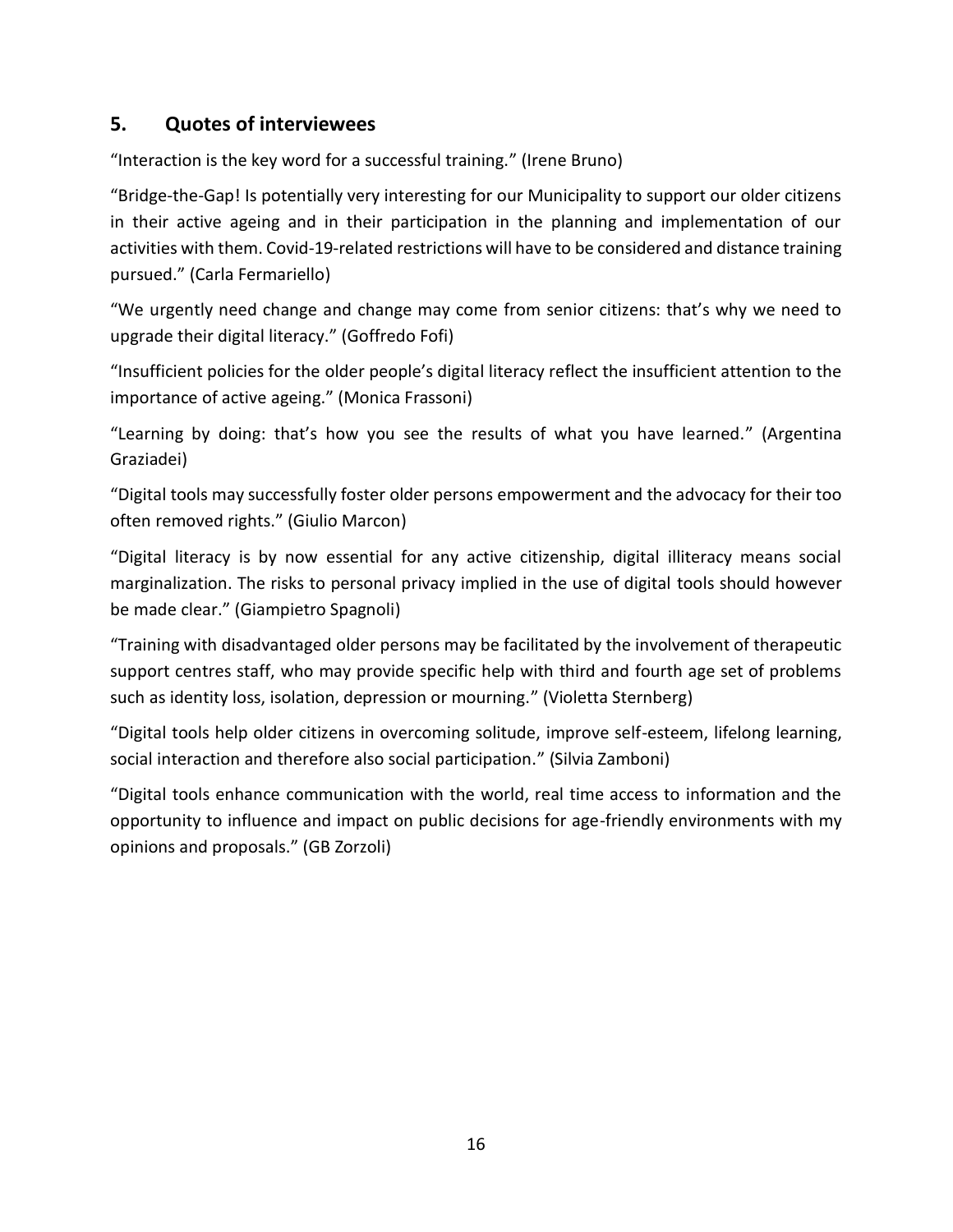# **6. Sources**

AGE Platform Europe. (2021) Age-friendly environments. [Online] Available from: <https://www.age-platform.eu/policy-work/age-friendly-environments-accessibility> [Accessed: 19th January 2021].

European Comission. (2021) Shaping Europe's digital future. [Online] Available from: [https://ec.europa.eu/info/files/communication-shaping-europes-digital-future\\_en](https://ec.europa.eu/info/files/communication-shaping-europes-digital-future_en) [Accessed: 22nd January 2021].

European Comission. (2021a) The European Digital Strategy. [Online] Available from: <https://ec.europa.eu/digital-single-market/en/content/european-digital-strategy> [Accessed: 22nd January 2021].

European Comission. (2021b) The European Innovation Partnership on Active and Healthy Ageing. [Online] Available from: [https://ec.europa.eu/eip/ageing/about-the](https://ec.europa.eu/eip/ageing/about-the-partnership_en.html)[partnership\\_en.html](https://ec.europa.eu/eip/ageing/about-the-partnership_en.html) [Accessed: 22nd January 2021].

European Council. (2020) Improving the well-being of older persons in the era of digitalisation: Council adopts conclusions. [Online] Available from:

[https://www.consilium.europa.eu/en/press/press-releases/2020/10/12/improving-the-well](https://ec.europa.eu/eip/ageing/about-the-partnership_en.html)[being-of-older-persons-in-the-era-of-digitalisation-council-adopts-](https://ec.europa.eu/eip/ageing/about-the-partnership_en.html)

[conclusions/?utm\\_source=dsms-](https://ec.europa.eu/eip/ageing/about-the-partnership_en.html)

[auto&utm\\_medium=email&utm\\_campaign=Improving+the+well-](https://ec.europa.eu/eip/ageing/about-the-partnership_en.html)

[being+of+older+persons+in+the+era+of+digitalisation%3a+Council+adopts+conclusions](https://ec.europa.eu/eip/ageing/about-the-partnership_en.html) [Accessed: 22nd January 2021].

Istat. (2015) Cultura, uso dei media e nuove tecnologie [Online] Available from: <https://www4.istat.it/it/anziani/cultura-uso-dei-media-e-nuove-te> [Accessed: 24th April 2021].

Istat. (2019) Cittadini e ICT Anno 2019. [Online] Available from:

<https://www.istat.it/it/archivio/236920> [Accessed: 05th February 2021].

Istituto Superiore di Sanità. (2021) SARS-COV-2 Surveillance Group - Characteristics of SARS-CoV-2 patients dying in Italy – Report based on available data on January 27th, 2021. [Online] Available from: <https://www.epicentro.iss.it/en/coronavirus/sars-cov-2-analysis-of-deaths> [Accessed: 05th February 2021].

Ministero per l'innovazione tecnologica e la digitalizzazione. (2021) Repubblica Digitale. [Online] Available from:<https://repubblicadigitale.innovazione.gov.it/it/> [Accessed: 14th January 2021].

Regione Emilia-Romagna. (2021) Agenda Digitale. [Online] Available from: <https://digitale.regione.emilia-romagna.it/> [Accessed: 14th January 2021].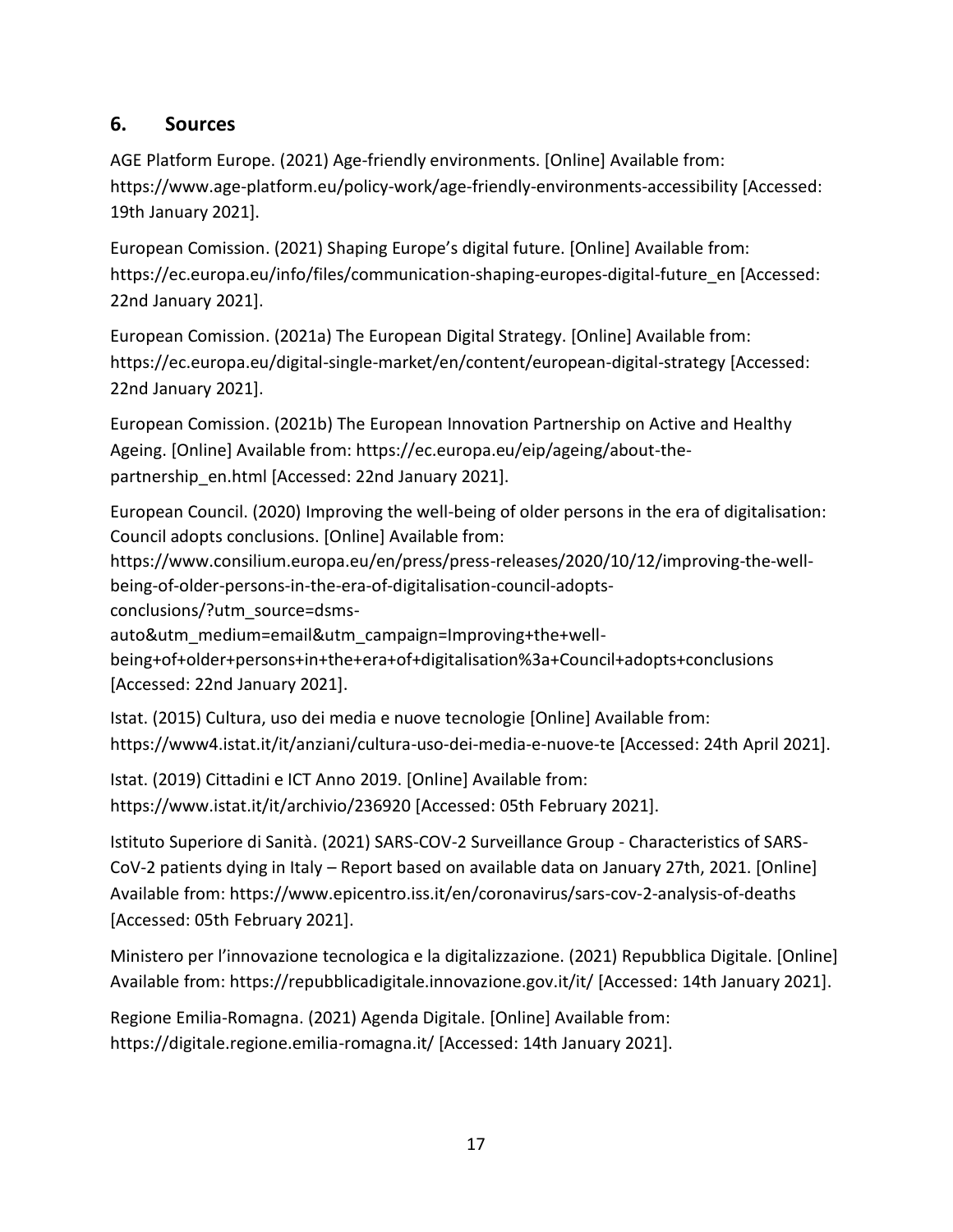Varrella, S. (2021) Age distribution of the population in Italy 2002-2020 [Online] Available from: https://www.statista.com/statistics/569201/population-distribution-by-age-group-initaly/[Accessed: 02nd February 2021].

Varrella, S. (2021a) Share of elderly population in Italy 2009-2020 [Online] Available from: <https://www.statista.com/statistics/785104/elderly-population-in-italy/> [Accessed: 02nd February 2021].

WHO.(2021) WHO Age-friendly world index. [Online] Available from: [https://extranet.who.int/agefriendlyworld/search-network/?\\_sft\\_countries=italy](https://extranet.who.int/agefriendlyworld/search-network/?_sft_countries=italy) [Accessed: 25th January 2021].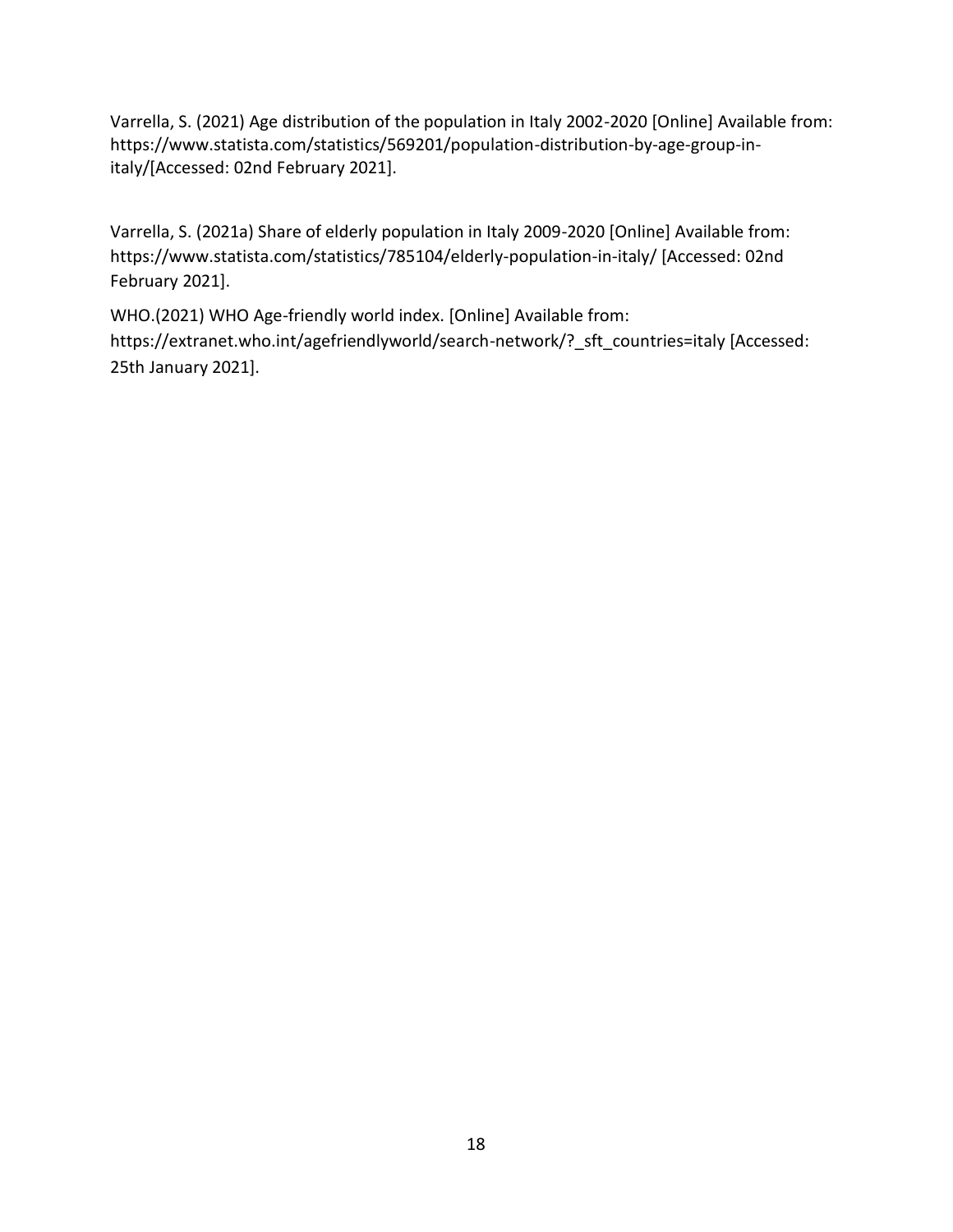# <span id="page-18-0"></span>**Annex 1: Lead questions for interviews with stakeholders or experts**

**Organisation: …**

**Professional background: …**

The **Bridge the Gap!** project aims to train, empower and support older people to explore, analyse and (re-)shape their neighbourhoods as activists according to their interests and needs and to make use of digital tools to do this.

**Q1** Why is it important to increase the digital literacy of older people in a project like **Bridge the Gap!**?

**Q2** What are the main obstacles for older citizens to actively participate in their community?

**Q3** What benefits can digitalisation bring to older citizens?

**Q4** What disadvantages do you see for those who cannot use digital tools?

**Q5** In your opinion, what are the main barriers preventing older citizens from using digital tools?

**Q6** What is particularly important when teaching knowledge about the use of digital tools to the group of older citizens (e.g. regarding settings, proceedings …)?

**Q7** Which digital technology skills are older citizens particularly keen to learn?"

**Q8** Which training methods can you recommend?

**Q9** What should be considered to in reaching out to older people with fewer opportunities (e.g. socio-economic or health issues) and involving them in a digital training to improve their neighbourhoods?

**Q10** Do you have ideas or know about inspiring examples of creating age-friendly environments with the help of digital means?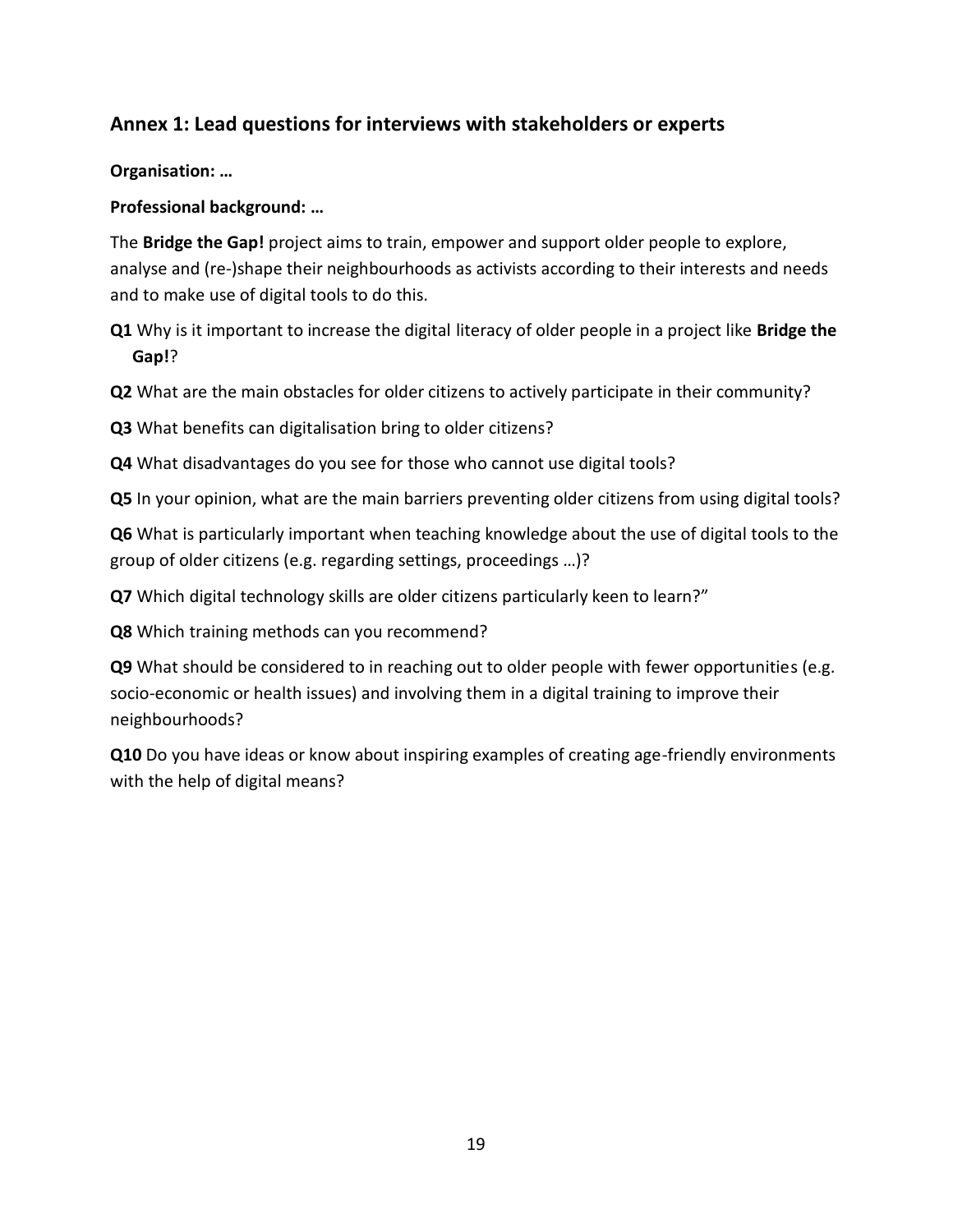# **Domande per le interviste con stakeholders o esperti**

#### **Organizzazione: …**

#### **Background professionale: …**

Il progetto Superare il divario! (**Bridge the Gap!**) mira a formare, fornire strumenti e sostenere persone anziane, attraverso l'uso degli strumenti digitali, per esplorare, analizzare e contribuire a formulare proposte per rendere le comunità in cui vivono sempre più per tutte le età.

**D1** Perché é importante aumentare l'alfabetizzazione digitale dei cittadini anziani in un progetto come Superare il divario! ?

**D2** Quali sono i principali ostacoli che gli anziani devono affrontare per partecipare attivamente nella propria comunità ?

**D3** Quali sono i vantaggi che la digitalizzazione può portare per le persone anziane ?

**D4** Quali sono gli svantaggi che vede per gli anziani che non sanno usare gli strumenti digitali ?

**D5** Secondo lei quail sono le barriere principali che impediscono agli anziani di utilizzare strumenti digitali ?

**D6** Quali sono gli aspetti particolarmente importanti da tenere presenti nell'insegnamento digitale agli anziani (ad esempio con riferimento all'ambiente dove l'insegnamento ha luogo e al suo procedimento) ?

**D7** Quali sono le tecnologie digitali che gli anziani tendono a voler imparare di più ?

**D8** Quali metodi formativi può raccomandare ?

**D9** Per quanto riguarda gli anziani con minori opportunità socio-economiche o a causa della salute precaria: cosa va considerato per coinvolgerli al fine di contribuire a comunità locali per tutte le età ?

**D10** Ha consigli o può suggerire esempi di successo nella costruzione di ambienti per tutte le età con l'aiuto di strumenti digitali ?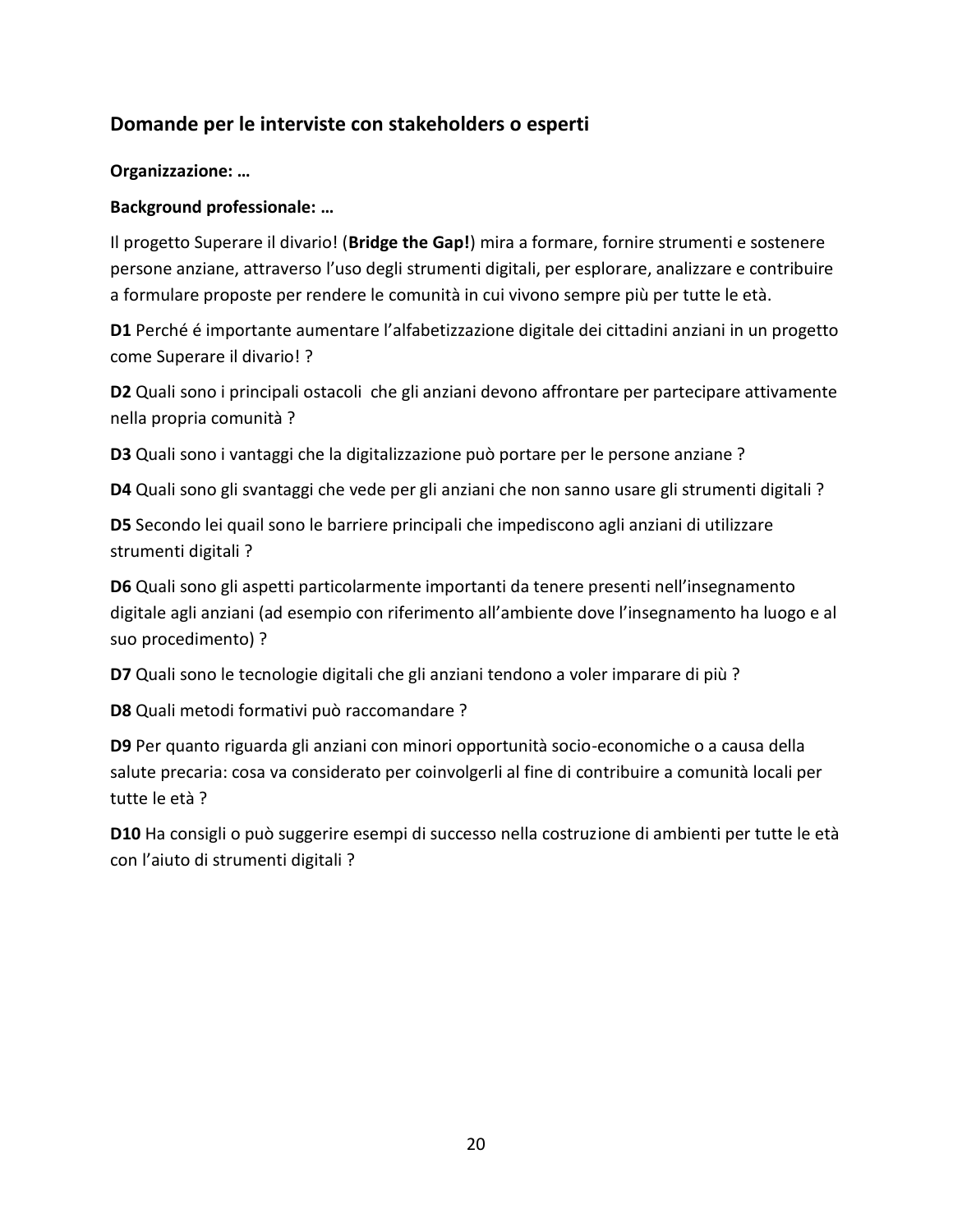# <span id="page-20-0"></span>**Annex 2: Lead questions for interviews with older learners/activists**

**Age:** …

**Gender:** …

**Educational level (ISCED 2011 level 0-8): …**

**Participation in courses in the last two years: …** courses

**Background in professional and/or voluntary work:** …

- **Q1** Have you ever participated in a local project or initiative to create an age-friendly environment? If yes, please describe your activities.
- **Q2** Which digital technology do you use personally?

**Q3** What advantages do you see in using digital tools?

**Q4** Are you having difficulties in using specific digital tools? If yes, which?

The **Bridge the Gap!** project aims to train, empower and support older people to improve their neighbourhoods according to their interests and needs and to make use of digital tools to do this.

- **Q5** Is a project like **Bridge the Gap!** raising your interest? If yes, why? If no, why not?
- **Q6** Would you participate in a training for digital literacy and improving your neighbourhood? If yes, why? If no, why not?
- **Q7** How should such a training be designed so that it is attractive to you?
- **Q8** What would be a good way to reach out for disadvantaged people (e.g. socio-economic or health issues) and to encourage them to participate in a training for digital literacy to improve their neighbourhoods?
- **Q9** Do you have any ideas what should be done to improve your neighbourhood towards an age-friendly environment?
- **Q10** How could digital tools facilitate the work towards age-friendly environments?